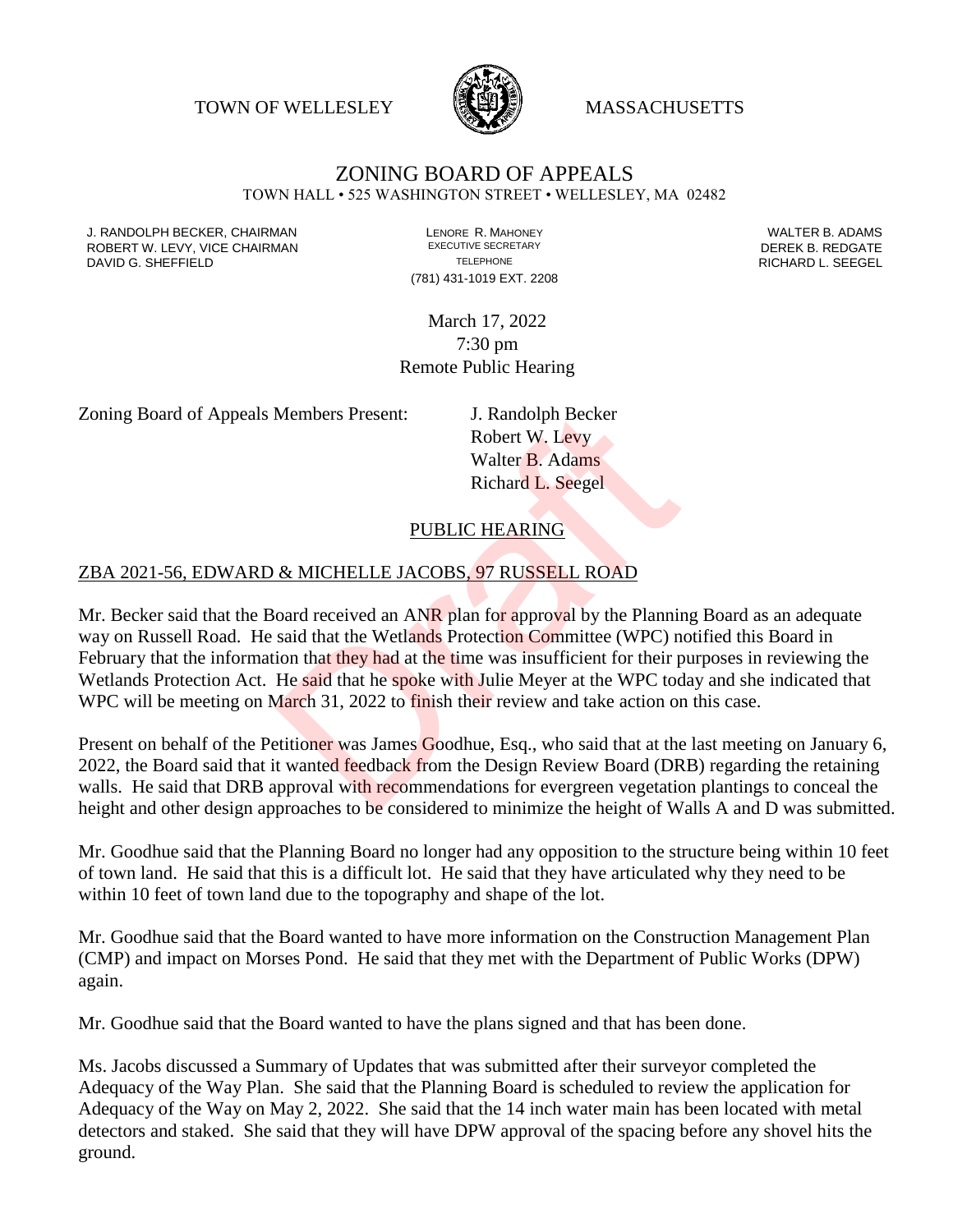Ms. Jacobs said that DPW had concerns regarding neighbors parking and coming and going on Russell Road during construction. She said that they spoke with their neighbors, who are in support of the project and are familiar with construction projects on Russell Road, given that there have been four new houses built in a row on this side of the road.

Ms. Jacobs said that DPW requested restoration of the parking area. She said that they will restore, replace or resurface the parking area at the end of Russell Road after completion of construction.

Ms. Jacobs said that DPW requested that 18 inch concrete raised bounds be put in the ground at the property corners to ensure that there are clear markers of the property lines between 97 Russell Road and the town property to ensure against encroachment again.

Ms. Jacobs said that one large retaining wall at the front of the patio where the driveway goes down to the patio and spans the entire width of the property will be within 10 feet of the property line on the north and south. She said that two other retaining walls are not within 10 feet of the property line. She said that all of the walls were approved by DRB.

Ms. Jacobs said that they will be meeting with the WPC at the end of March. She said that there is no definition of hardship in the Wetlands Bylaws and there was some disagreement among WPC members whether the Applicant has to have a hardship in order to move the footprint of the house. She said that WPC told the Applicant to go through the ZBA process first for a definition of hardship in the Zoning Bylaws (ZBL) and then go back to WPC. Mr. Adams said that the ZBA definition of hardship only applies to the variance and not to work in the buffer zone. Mr. Levy said that if the Board finds a hardship under the ZBL, it is not transferrable or applicable under the Wetlands Protection Act, as they are subject to different standards. Mr. Adams said that the ZBA has always been the last board to visit and everything else has to line up before that. He said that to ask the ZBA to approve something subject to another board's decision does not work. Mr. Goodhue said that the hardship is related to topography and shape of the lot. Mr. Levy said that the WPC can call Town Counsel for his opinion. Mr. Becker offered to speak with the WPC about the issue. y DRB.<br>
will be meeting with the WPC at the end of March. She<br>
we Wetlands Bylaws and there was some disagreement<br>
to have a hardship in order to move the footprint of the<br>
rough the ZBA process first for a definition of h

Mr. Becker asked the Board members about continuing the petition. Mr. Levy said that he would be more comfortable having conditions of approval subject to receipt of approval of the Adequacy of the Way and an Order of Conditions from WPC.

Mr. Adams said that this property has a unique relationship to the way as opposed to other properties on Russell Road. He said that there are still some issues that have to be resolved.

Mr. Adams moved, Mr. Levy seconded the motion, and the Board voted unanimously to continue the petition to May 5, 2022.

Mr. Adams voted aye. Mr. Levy voted aye. Mr. Becker voted aye.

## BUSINESS MEETING

## ZBA 2020-64, WELLESLEY PARK LLC, 140-148 WESTON ROAD

Mr. Becker said that the request is for a determination that proposed changes are minor modifications that do not require a public hearing.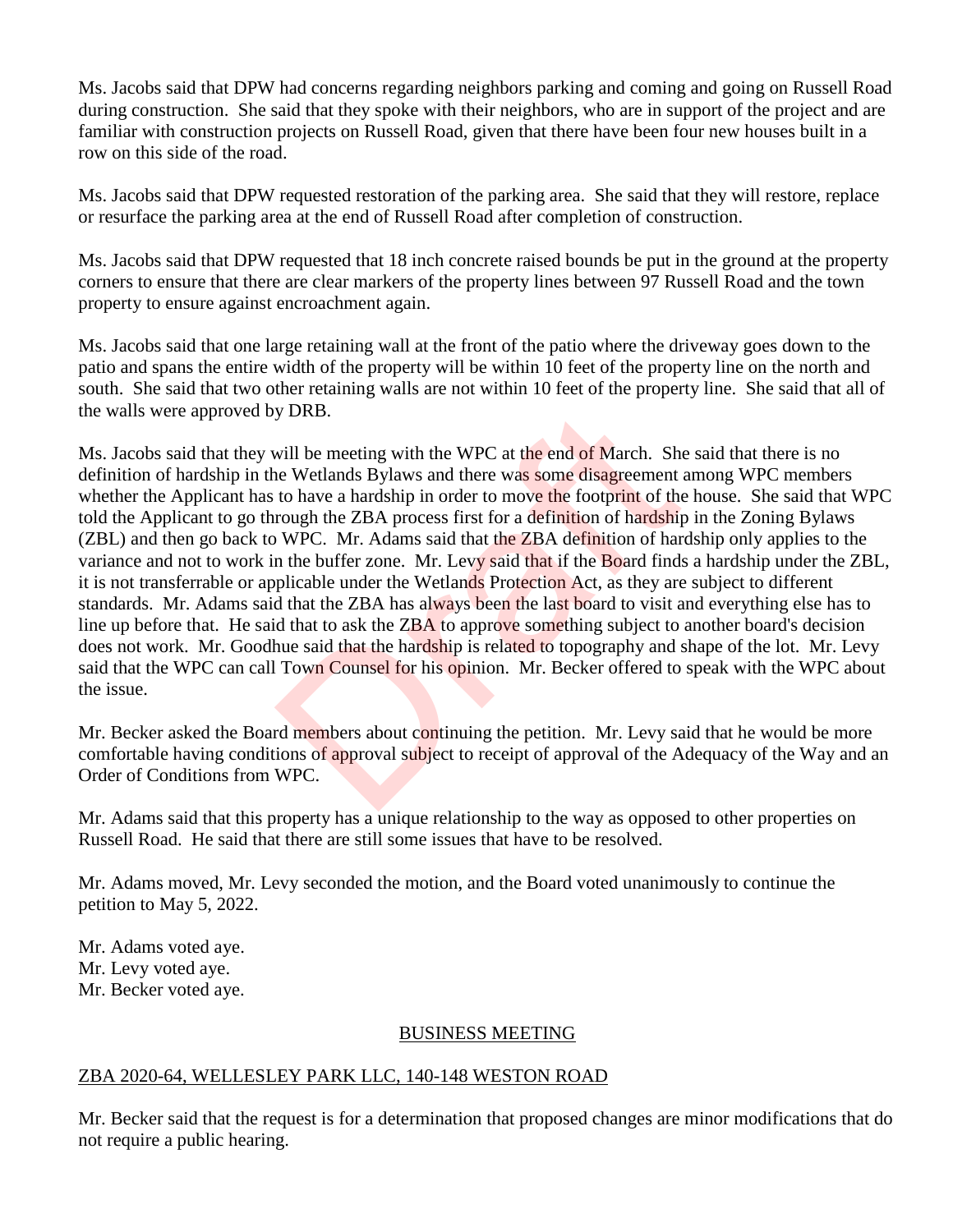Present at the business meeting were Matt Zuker, Ken Chase, and Ben Wilson, representing New Meadow Development Company.

Mr. Adams said that he visited the site. He said that the Building Department must have issued a foundation permit. He said that his understanding is that changes have been made in the layout of the building. He said that changes that involve extending some decks and minor façade changes seem to be insignificant. He said that the most substantial change is the elimination of what was going to be a dwelling unit in the basement parking area and turning that into common space to be used by the residents. He said that may serve better the residents rather than an apartment that seemed to be off in a corner.

Mr. Seegel said that the Board's examination of the changes is limited. He said that a special permit for the project was issued by the Planning Board. He said that the Zoning Board dealt with Site Plan Approval. Mr. Becker said that the Board dealt with a couple of other actions regarding retaining walls and other things. Mr. Seegel said that he did not see any changes to the retaining walls or the overall height of the building. He said that the items that relate to Site Plan Approval are minor.

Mr. Adams said that the request for a determination by the Board may have been in response to a request from Michael Grant, Building Inspector. He said that the decision to provide head houses for each of the individual decks was a significant change because there are higher elements on the building that were not there before. He said there may have been a way to hide two remotely located exits from the entire roof that could be available to residents unless Mr. Grant felt that they had to be unique to each of the decks. Mr. Zuker said that the head houses were added to comply with Building Code requirements for a certain type of access for those units. examples to a determination by the Board may have been<br>ting Inspector. He said that the decision to provide hear<br>inficant change because there are higher elements on the<br>may have been a way to hide two remotely located ex<br>

Mr. Becker said that because this is in a Residential Incentive Overlay District, there are very few dimensional requirements. He said that this is a minor modification.

Mr. Seegel moved, Mr. Adams seconded the motion, and the Board voted unanimously to find that the proposed changes are insignificant and do not require a public hearing.

Mr. Adams voted aye. Mr. Seegel voted aye. Mr. Becker voted aye.

# PUBLIC HEARING

## ZBA 2022-11, TOWN OF WELLESLEY SCHOOL DEPARTMENT/FACILITIES MAINTENANCE DEPARTMENT, 50 KINGSBURY STREET (WELLESLEY MIDDLE SCHOOL)

Mr. Becker said that the Board is waiting for a response from Town Counsel. He said that the submittal from DPW treated this as a major project. He said that none of the seven items that the Board has to consider for a major project are within the scope of this project. He said that he suggested to Town Counsel that this is a minor project and should be reviewed by the Design Review Board and then go directly to the Building Department for a building permit. He said that the Board does not know yet whether the matter should be before it.

Mr. Becker said that the project involves replacement of pavement and restriping but no changes to driveways or making anything wider or narrower. He said that it is fundamentally a maintenance project.

Mr. Adams moved, Mr. Levy seconded the motion, and the Board voted unanimously to continue the petition to May 19, 2022.